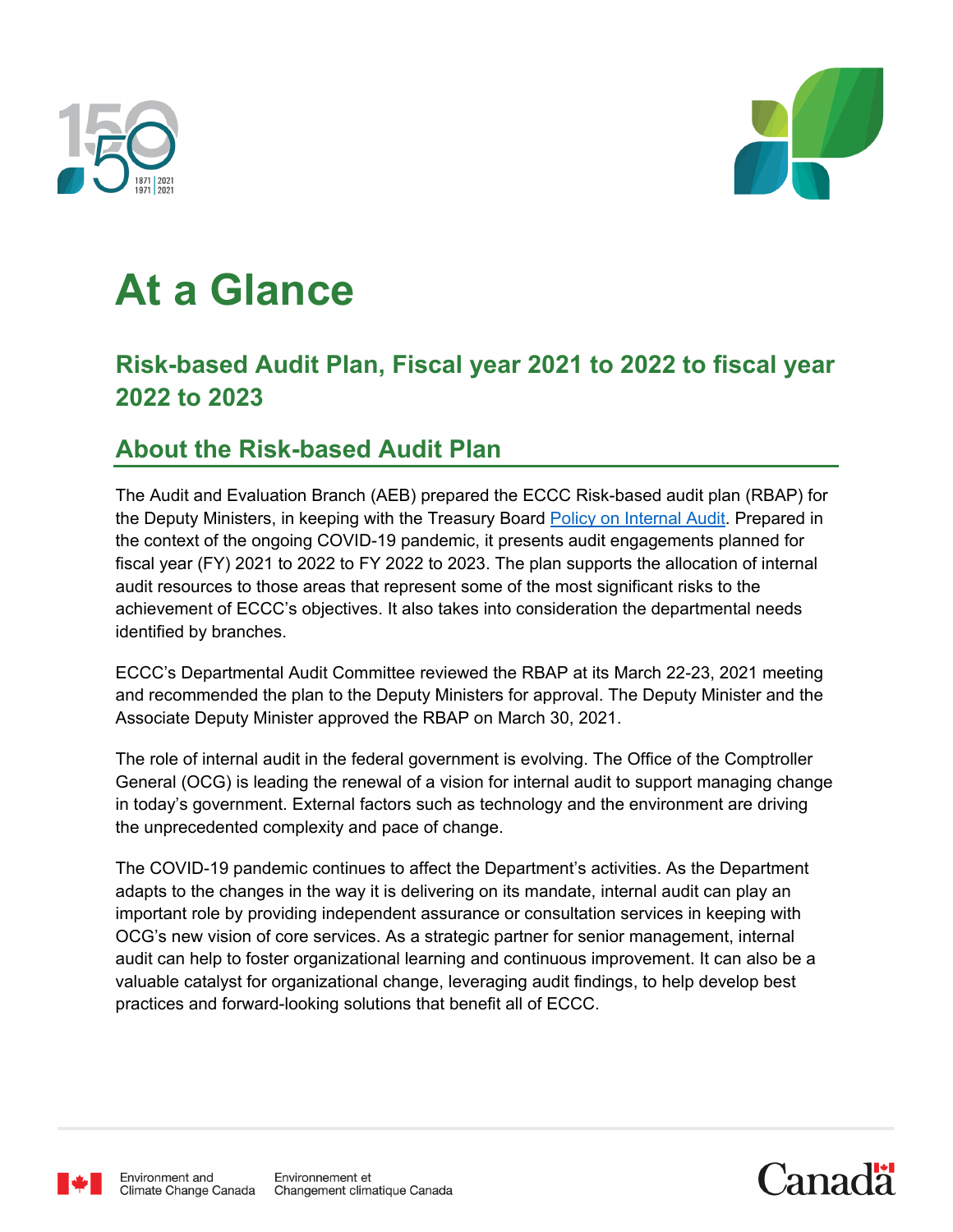## **Developing the Risk-based Audit Plan**

#### **Identifying the audit universe**

In developing this RBAP, a review was undertaken to ensure alignment of the audit universe with the Departmental Results Framework. The AEB also considered factors such as the materiality, the inherent risks associated with each entity, identified corporate risks and management challenges and the findings from past internal and external audits and evaluations.

#### **Consulting with ECCC senior management**

The CAE and AEB staff engaged with senior management through consultations with all branches. Joint audit and evaluation consultation sessions ensured that the planning process for both functions was effective, efficient and coordinated.

Identified internal audit engagements were presented at the ADM Corporate Operations Committee for discussion on February 26, 2021. The RPAP was revised in light of the comments received and presented to the Executive Management Committee on March 18, 2021. As a final step, the Departmental Audit Committee (DAC) reviewed the RBAP at its March 22-23, 2021 meeting.

#### **External assurance providers**

The AEB coordinates audits performed by external assurance providers such as the Office of the Comptroller General (OCG), the Office of the Auditor General (OAG), the Commissioner of the Environment and Sustainable Development (CESD), the Public Service Commission (PSC). The AEB provides advice, guidance and assistance to the Deputy Ministers and senior management throughout these engagements. In addition, the external audit liaison function helps to coordinate the Department's response to environmental petitions received from the CESD. It should be noted that ECCC receives the majority of the environmental petitions that Canadians submit to the CESD.

The present RBAP takes into account the coverage and frequency of planned external audit engagements. Wherever possible, the AEB will leverage external audits to optimize the coverage and timing of its own planned audits and minimize duplication.

#### **Selecting potential audit engagements**

Internal audit takes risks into account, which including the likelihood of occurrence and the potential impact on the department, to determine the level of risk (high, moderate or low). This information is then used to identify or to help determine potential engagements. However,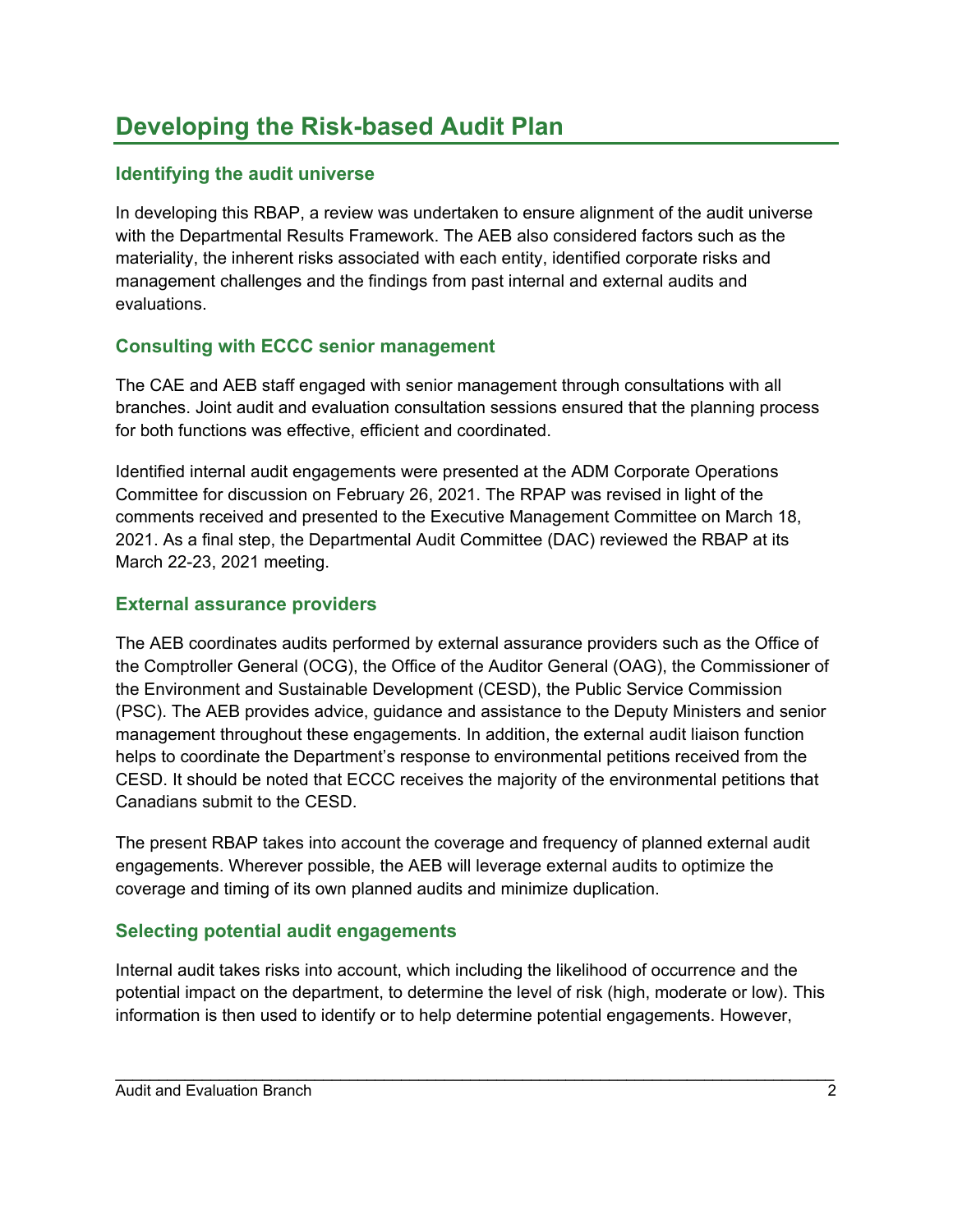because of the current COVID-19 pandemic, it also considered branch needs and readiness for an engagement.

Each internal audit engagement included in the 2021 to 2023 RBAP was selected based on its potential to add value to ECCC's strategic outcomes and operational objectives through the continuous improvement of governance, risk management and control processes. Professional judgment and the information obtained from discussions with ECCC senior management and their management teams were used to develop the final list of potential internal audit engagements.

# **Related activities**

#### **Follow-up process for past audit recommendations**

The AEB is required by Treasury Board policies to regularly monitor and report on the implementation of management actions and commitments made in response to evaluations and internal and external audit recommendations. The follow-up process allows management to provide, on an ongoing basis, evidence of actions taken and deliverables completed in response to the audit recommendations. The audit team is responsible for validating the implementation of actions and completion of audit deliverables. The Chief Audit Executive reports to the Deputy Ministers, DAC and the Performance Measurement, Evaluation and Results Committee (PMERC) on progress in implementing management actions to address recommendations. Any significant delays or changes to action plans and planned deliverables, as well as any associated risks, are flagged. The quarterly follow-up reports are approved by the Deputy Ministers.

#### **Quality assurance and improvement program**

The AEB Quality assurance and improvement program (QAIP) is in place and DAC is regularly briefed on its status.

The primary objective of a QAIP is to promote continuous improvement. It is an ongoing and periodic assessment of the entire spectrum of audit and consulting work performed by the internal audit function. It includes both internal and external assessments.

In compliance with the Treasury Board of Canada's policies and the Institute of Internal Auditors' International Professional Practices Framework, an external assessment of the audit function must be performed every five years. The last external assessment of the ECCC audit function was completed in March 2019, where the audit function received a global rating of "generally conforms".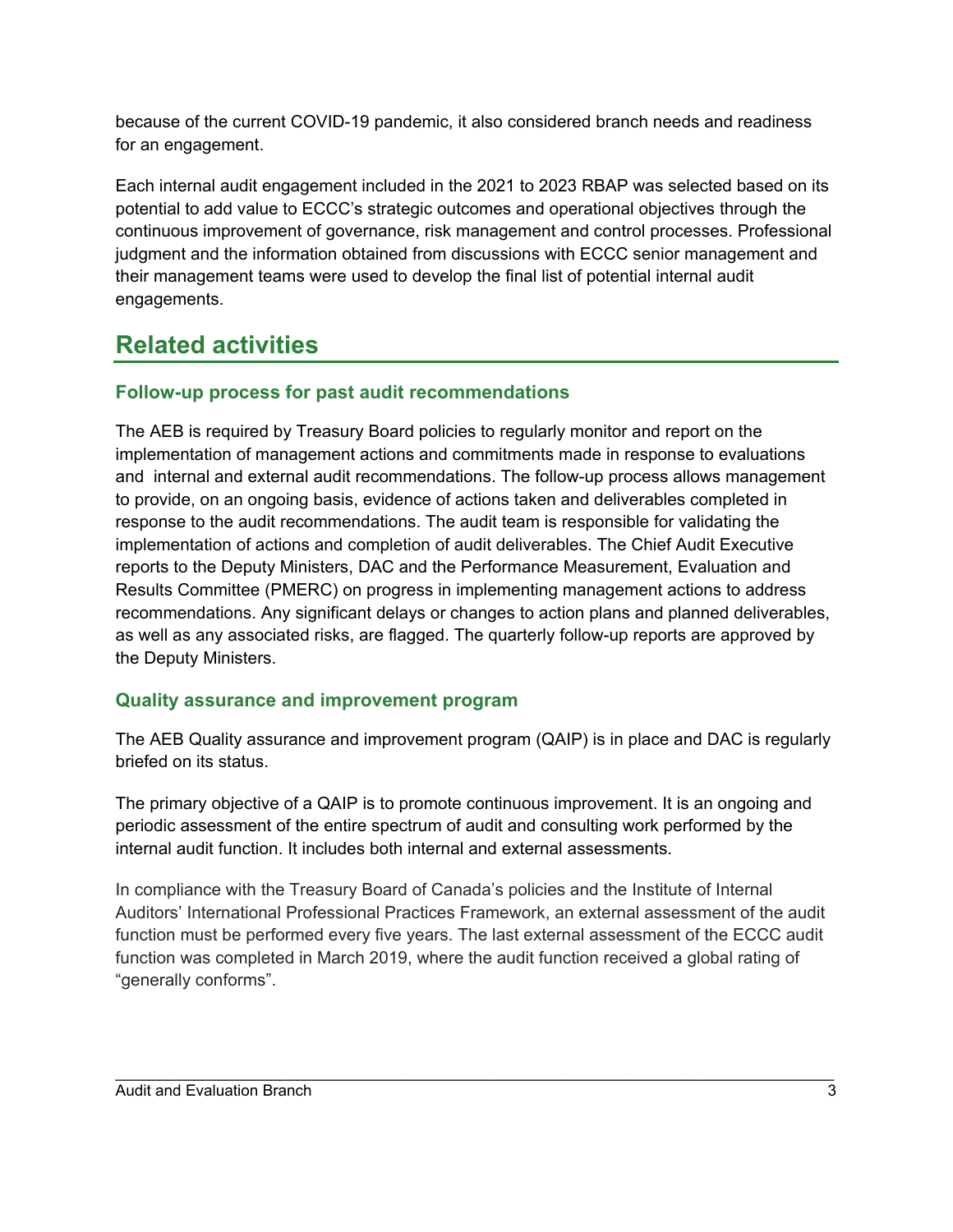## **ECCC internal audit engagements for fiscal year 2021 to 2022 to fiscal year 2022 to 2023**

Three audit engagements are planned for tabling in FY 2021 to 2022, four audit engagements are planned for tabling in FY 2022 to 2023 and one is planned for tabling in FY 2023 to 2024, as indicated in table 2. It should be noted that a planned audit engagement may start in a different fiscal year from its tabling date.

As well, two horizontal engagements requiring ECCC's participation related to Laboratories Canada begun in FY 2020 to 2021 are carried forward and are expected to be tabled at DAC in FY 2021 to 2022:

- Risk Assessment of the Terra Canada Hub of Laboratories Canada
- Risk Assessment of the Atlantic Science Enterprise Centre (ASEC) of Laboratories Canada

No formal joint audit and evaluation engagements are planned for FY 2021 to 2022 or FY 2022 to 2023.

| <b>Audit engagement</b>                                                                                 | <b>DAC Tabling Date</b>      |
|---------------------------------------------------------------------------------------------------------|------------------------------|
| Review of the progress in the implementation of the ECCC<br>Data and Analytics Strategy                 | December 2021                |
| Advisory engagement on the design and implementation of<br>the Enforcement Branch's risk-based approach | December 2021                |
| Audit of the classification function at ECCC                                                            | <b>March 2022</b>            |
| Review of ECCC's Respect Bureau                                                                         | December 2022                |
| Audit of the governance of horizontal initiatives                                                       | <b>March 2023</b>            |
| Potential horizontal engagement related to Laboratories<br>Canada                                       | FY 2022 to 2023 (timing TBD) |
| Review of the use of scientific advice in support of policy<br>development and decision making          | December 2023                |
| Review of information management                                                                        | FY 2023 to 2024 (timing TBD) |

It should also be noted that internal audit may be involved in the conduct of the OCG Horizontal audit on adoption of digital standards, should ECCC be scoped in. This engagement is planned to start in FY 2021 to 2022.